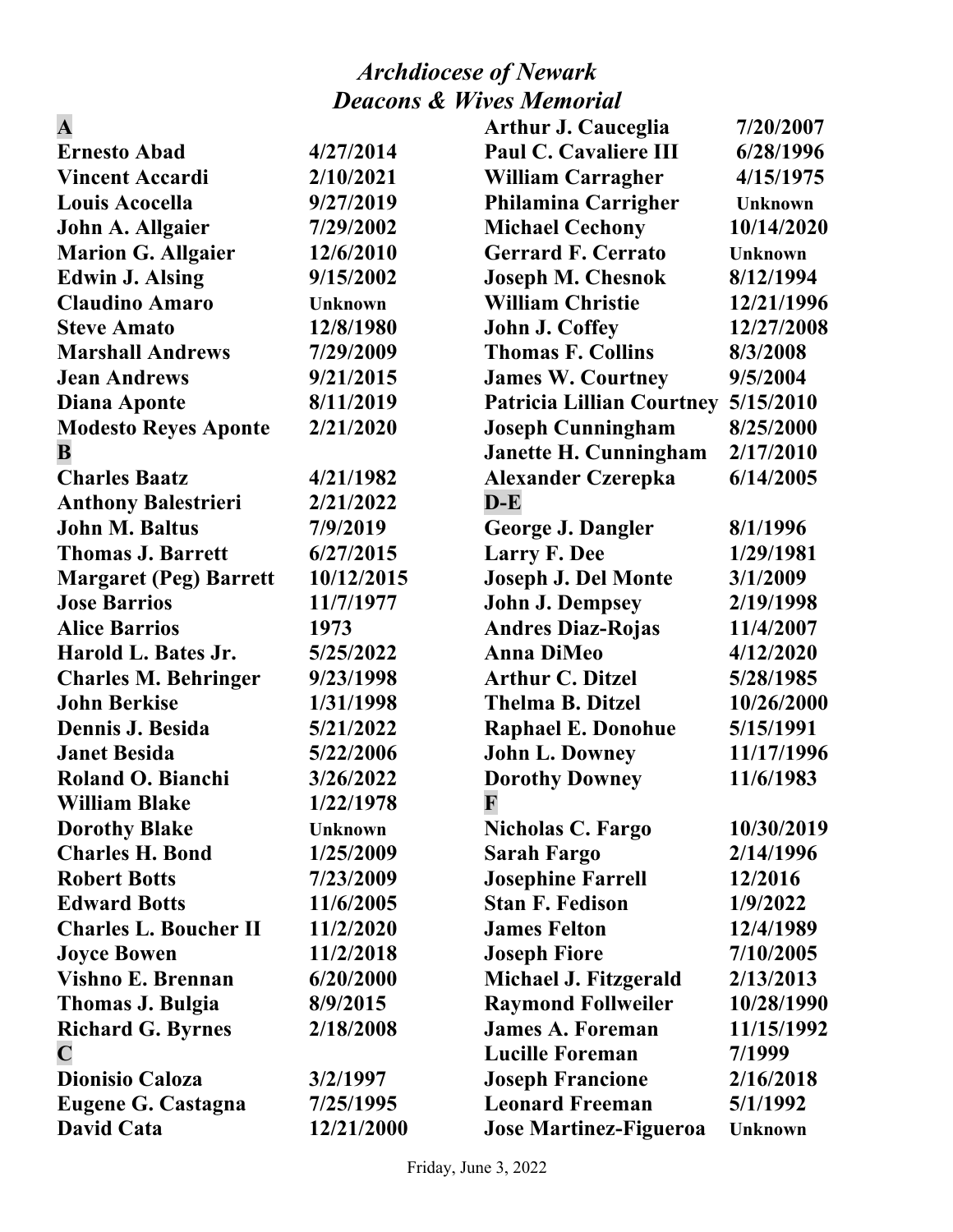| <b>Edward McFadden</b>       | 2/29/2017      | Joseph J. Jamink           | 1/23/1986      |
|------------------------------|----------------|----------------------------|----------------|
| <b>Keith McKnight</b>        | 9/9/2018       | <b>Leon Johnson</b>        | 10/04/2009     |
| <b>Rita McKnight</b>         | 11/18/2007     | <b>Judith Joyce</b>        | 8/4/2018       |
| <b>Joseph Francione</b>      | 2/11/2018      | K                          |                |
| <b>Henry Fritz</b>           | 11/15/1982     | <b>Henry J. Keturwitis</b> | 4/4/2002       |
| <b>Julio Fuentes</b>         | 7/26/2001      | <b>Walter Kelly</b>        | 4/15/2009      |
| G                            |                | <b>Virginia Kelly</b>      | 2/22/2007      |
| <b>David Garcia</b>          | 10/22/2001     | <b>Charles F. Kiley</b>    | 1/27/2001      |
| <b>Joseph Ghegan</b>         | 4/14/1987      | <b>Billee Kiley</b>        | 8/17/2007      |
| <b>Frank Gisoldi</b>         | 1/30/2021      | Mary Soonja Kim            | 9/6/2009       |
| <b>Theodore J. Glogoza</b>   | 9/11/2002      | <b>Martin Kleber</b>       | 6/25/1986      |
| <b>Sofie Glogoza</b>         | 5/16/2014      | <b>Susan Kleber</b>        | 8/27/2015      |
| <b>Thomas Gilheany</b>       | 4/25/2014      | Paul Kliauga               | 5/22/2021      |
| <b>Rosary Gilheany</b>       | 3/14/2021      | <b>Theodore Kotz</b>       | 1/10/2017      |
| <b>William Giordano</b>      | 5/12/2011      | <b>Walter J. Kraus</b>     | 10/7/1994      |
| <b>Ann Giordano</b>          | <b>Unknown</b> | <b>Robert Kratchman</b>    | 2017           |
| <b>Alberto Gomez</b>         | 10/23/2007     | <b>Jospeh F. Kulik</b>     | 10/4/1987      |
| <b>Francis Gorman</b>        | 11/5/1978      | L                          |                |
| <b>Mary Gorman</b>           | 3/30/1996      | <b>Vincent Larghi</b>      | 4/4/1994       |
| <b>Gus Grieder</b>           | 12/31/2010     | <b>Edward Le Boeuf</b>     | 11/24/1992     |
| <b>Meg Grieder</b>           | 5/2005         | <b>Wilfrid Leconte</b>     | 11/25/2019     |
| Otilio Guardarrama           | 5/13/1995      | <b>Clodualdo Leonida</b>   | 12/22/2017     |
| <b>James A. Guckian</b>      | 1/7/1988       | <b>Stephen J. Liptak</b>   | 7/24/2009      |
| $H-I$                        |                | <b>Louis Loffredo</b>      | 1/6/2011       |
| Joseph R. Heinrich           | 2/16/2002      | David B. Loman             | 2/27/2022      |
| <b>Mary Heinrich</b>         | 2001           | <b>Sixto Lopez</b>         | 2017           |
| <b>Martin R. Hemberger</b>   | 1/3/2010       | <b>Bertila Lopez</b>       | 12/4/1993      |
| <b>Francis L. Higgins</b>    | 11/13/2015     | <b>Joseph J. Lubas</b>     | 1/9/2011       |
| <b>Edward J. Hildebrandt</b> | 2/2/2002       | <b>Michael Lydon</b>       | 10/19/2020     |
| <b>Vivian Marie Hodges</b>   | 2/22/2008      | <b>Walter Lynn</b>         | 9/17/2013      |
| <b>Richard G. Hodges</b>     | 1/3/2019       | <b>Geraldine Lynn</b>      | <b>Unknown</b> |
| <b>Garrett Hogan</b>         | 3/17/1995      | M                          |                |
| <b>Mary Lou Hogan</b>        | 3/29/2002      | <b>Martin P. Macaluso</b>  | 1/6/2009       |
| <b>Donna Holoduek</b>        | 8/17/2009      | <b>Carmen Macaluso</b>     | 10/15/2020     |
| Joseph J. Hrdina             | 12/28/1997     | <b>Robert Mader</b>        | 6/8/1983       |
| <b>Rose Hrdina</b>           | 4/16/2000      | Paul S. Magarelli          | 4/17/1998      |
| <b>Elease Huff</b>           | 2/19/2021      | <b>Edward L. Maier</b>     | 10/19/2001     |
| John Inguaggiato             | 1/31/2020      | <b>Rosemary Maier</b>      | 10/09/2009     |
| ${\bf J}$                    |                | <b>Joseph Malanga</b>      | 2017           |
| Alonzo C. Jackson            | 12/12/2010     | Willy J. Malarcher         | 2/25/2019      |
| <b>Delores Jackson</b>       | 1/27/1998      | <b>Marion Marchewka</b>    | 7/9/1993       |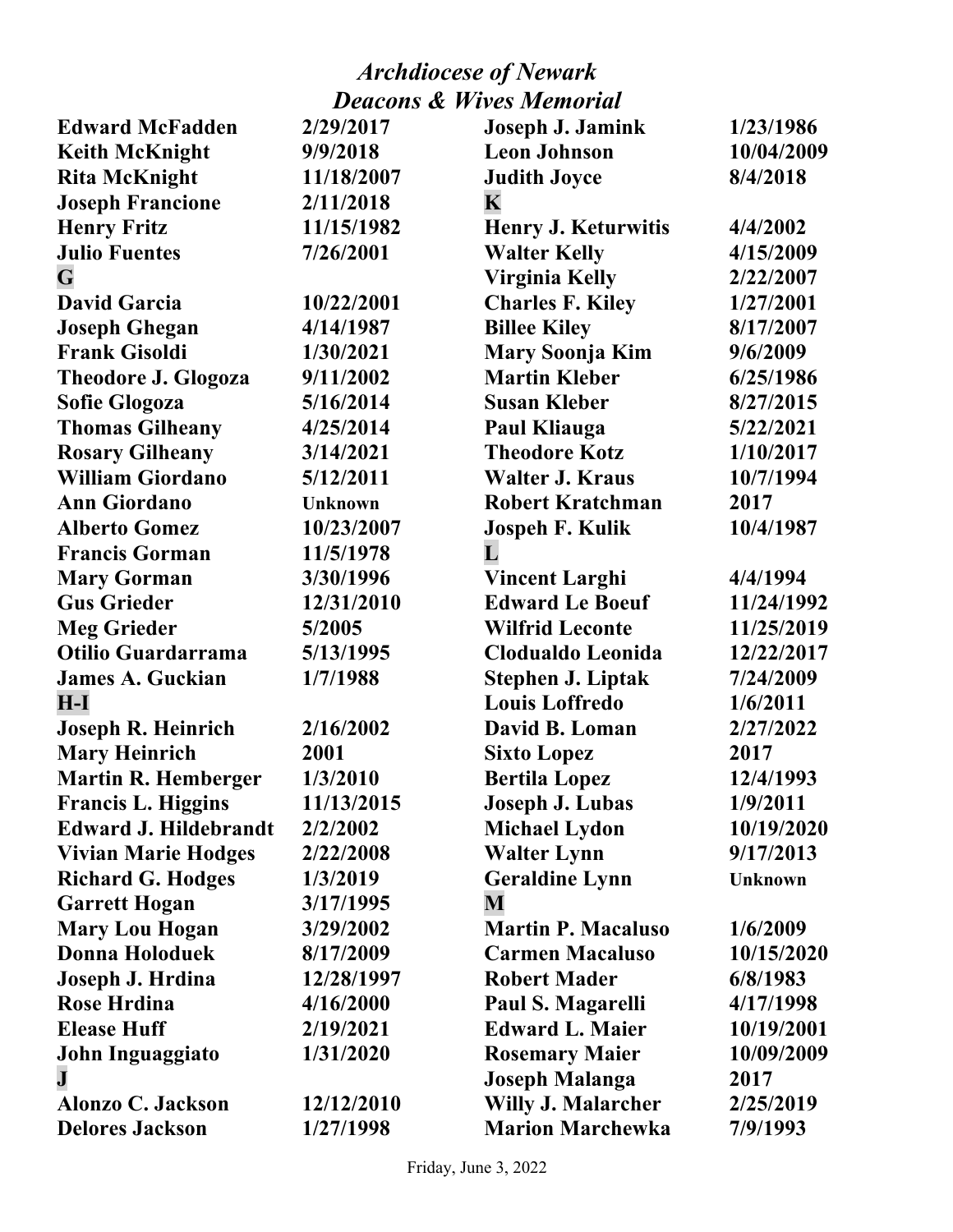| <b>Marcella Marchese</b>           | 10/23/2013     | <b>Maurine Niland</b>      | 1/2002         |
|------------------------------------|----------------|----------------------------|----------------|
| <b>Stephen Marchese</b>            | 10/21/2013     | <b>Thomas H. Noone</b>     | 12/28/2000     |
| <b>Joseph E. Marcom</b>            | 6/13/1999      | <b>Kay Noone</b>           | 2/23/1987      |
| <b>Mary Ann Marcom</b>             | 6/3/1992       | $\mathbf{O}$               |                |
| <b>Kenneth S. Margetak</b>         | 7/12/1986      | Nancy E. O'Hara            | 2/9/2022       |
| <b>Aart P. Markenstein</b>         | 3/15/2007      | <b>Jay O'Hara</b>          | 9/18/1991      |
| <b>Edward Maron</b>                | 12/2016        | <b>James O'Neill</b>       | 9/7/2007       |
| <b>George Marshall</b>             | 10/25/1984     | Daniel O'Neill             | 8/11/2020      |
| <b>Ruby Marshall</b>               | 2/11/2001      | Peggy O'Neill              | 7/2/2015       |
| <b>Stephen Marzano</b>             | 9/27/1984      | Emil W. Olson, Jr.         | 12/29/1990     |
| <b>Jose Luis Martinez-Figueroa</b> | 12/26/2011     | <b>Jane Olsen</b>          | 1/20/2010      |
| <b>Grace Marzano</b>               | <b>Unknown</b> | $P-O$                      |                |
| <b>Katherine Massar</b>            | 7/22/1984      | <b>Florence Paredes</b>    | 6/17/2013      |
| Robert C. Millea                   | 1/26/2019      | <b>Guy Paredes</b>         | 10/22/2013     |
| <b>Bernabe Mencia</b>              | 1/14/1978      | <b>Walter Pastor</b>       | 11/15/1991     |
| <b>Luis Medina</b>                 | 9/3/1984       | <b>Robert Peck</b>         | 9/20/1979      |
| Daniel G. McCarren, Jr.            | 11/26/2006     | <b>Lorenzo Perez</b>       | 5/31/1993      |
| <b>John T. McCarthy</b>            | 1/14/2005      | <b>Angela Petrozelli</b>   | <b>Unknown</b> |
| David M. McComb                    | 4/9/1998       | <b>Jeremiah Pirone</b>     | 1/2/1985       |
| <b>Blanke McComb</b>               | 12/21/1999     | <b>Barbara Ellen Pluta</b> | 1/9/2019       |
| <b>Dorothy McFadden</b>            | 12/6/2019      | Jose A. Ponjoan            | 6/22/1988      |
| <b>Edward McFadden</b>             | 11/2017        | <b>Kathleen Pontillo</b>   | 6/3/2020       |
| <b>Doreen McGarry</b>              | 8/15/2020      | Edward W. Porter, Jr.      | 10/24/2008     |
| <b>Keith McKnight</b>              | 9/9/2018       | <b>Doris Porter</b>        | 8/8/2017       |
| <b>Rita McKnight</b>               | 11/2007        | <b>Nicholas Procop</b>     | 12/3/1986      |
| <b>James P. McNulty</b>            | 7/9/2003       | <b>Victor J. Puzio</b>     | 2/24/2014      |
| <b>Frank McQuade</b>               | 7/4/2018       | <b>Robert A. Puglisi</b>   | 7/6/2018       |
| <b>Vincent Messina</b>             | 1/31/2002      | $\mathbf R$                |                |
| <b>Joyce F. Meyers</b>             | 9/7/2000       | <b>Stephen Radak</b>       | 11/26/2017     |
| <b>Patrick F. Miney</b>            | 2/22/2009      | <b>Daniel Ravelo</b>       | 10/19/2018     |
| <b>Alfonso G. Mistretta</b>        | 1/2/2001       | <b>Blanca Ravelo</b>       | 8/2016         |
| <b>Therese Mistretta</b>           | 10/19/2007     | Philip J. Rejrat           | 1/19/2011      |
| <b>Richard F. Mohr</b>             | 10/29/2003     | <b>Steven C. Restivo</b>   | 2/23/2010      |
| Osiris J. Molina                   | 6/16/2003      | <b>Victor Reyes-Matos</b>  | 4/7/2006       |
| Luis A. Montanez                   | <b>Unknown</b> | <b>Angela Reyes</b>        | 4/20/2004      |
| <b>William Morris</b>              | 7/18/1997      | <b>Gregory J. Rice</b>     | 5/19/1991      |
| N                                  |                | <b>Mary Rice</b>           | 8/26/2021      |
| <b>Donald P. Niles</b>             | 10/31/1999     | <b>George Rice</b>         | 12/2012        |
| <b>Doreen Nilan</b>                | 4/14/2020      | <b>Ruth Rice</b>           | <b>Unknown</b> |
| <b>Thomas Nilan</b>                | 8/10/2010      | <b>Philip Riche</b>        | 6/18/1999      |
| <b>Joseph Niland</b>               | 9/2016         | <b>Claire Riche</b>        | 7/4/1999       |